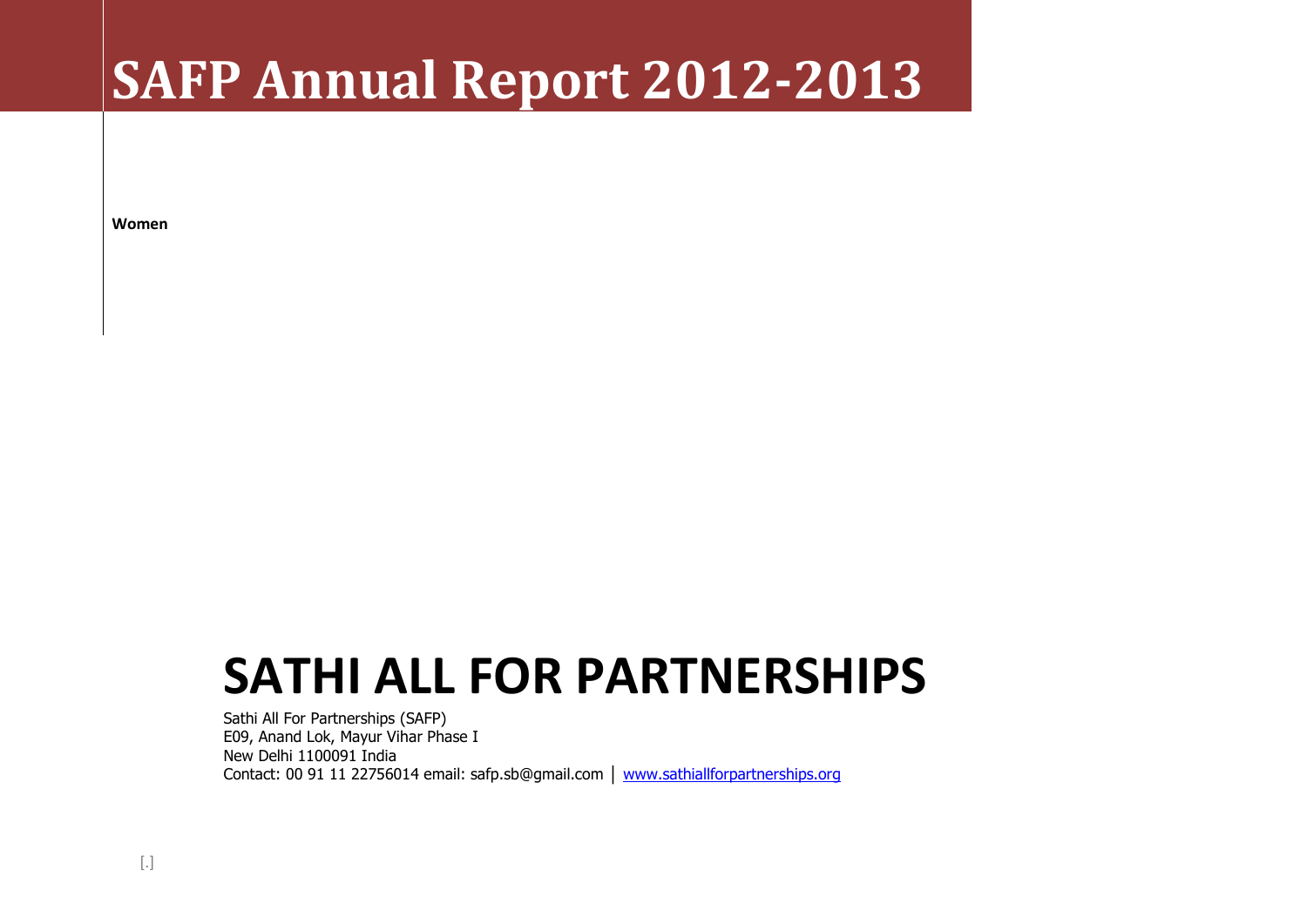# **Sathi All for Partnerships Annual Report 2012-2013**

**Summary**: The SAFP work during the year focused on research and training activities besides focusing on policy change asks based on research work done by the organization. The year also saw consolidation of its activities in form of working on pilot proposals that visualize the advocacy SAFP proposed on the basis of its ongoing work for the women and resources program.

This year SAFP began its work with workers as an additional direct activity, where in work with domestic workers, waste workers and migrant workers was done intensely with support from FGHR and IPM. This direct work helped SAFP to contribute to the discourse in its partnerships with National Alliance for Labor Rights, Nirmana and Women Struggle Committee.

In Bihar SAFP worked as a consultant to IPE Global to promote inclusive planning for five cities under the government programme called JNNURM. SAFP was invited to Seol in Korea to participate in ICCW conference wherein it promoted BUSAN agreement on women equality. SAFP worked with Parmarth to work on women and water budgeting and with IACR and TAAL on women and child right pilots. The health and wellness program also got SAFP to participate in various platforms as SAFP personnel continue to be invited by resource agencies and stakeholders to train others on issues that have been developed by us as a team. In the wellness field SAFP worked with Bapu trust, Emmanuel Hospital, NAZMI and HRLN to collate data of mental health issues and found that statistical gaps have yet to be researched for them to be addressed in earnest. A key realization from the effort during the year is that work on mental health financing will suffer if research on these areas are not supported.

The research work on Dalit women and resources continued from previous year and submitted to MWCD in February 2012. SAFP advised research process for "Youth Empowerment Process" of Guru Gobind Khalsa College and was chosen to work with Sarojini Naidu Women Studies centre Jamia as a collaborator on their Muslim women and migration research project. Being situated in the Centre enabled SAFP to work further on its Okhla Gender Plan with CWLR members and Equal Saree. The collaborators worked with Jamia School Of Architecture to conclude a three year process in October 2012 on work on sustainable development plan for a district. This plan was further worked upon to suggest Women Resource Zone in Shivpuri in two villages Madhya Pradesh. Swiss Aid supported SAFP with this study called WRZ Shivpuri. SAFP was chosen to be the core executive member of Food water and Security Network and as part of this activity SAFP worked on a research project along with Seva Mandir and TAAL, supported by ICCO. The research portfolio of SAFP provided insights to write and speak for policy change through solution exchange as well as participation in national and international events. These learning were humbly brought back to stakeholders at local levels when SAFP organized neighborhood walks, spoke at events and concisely undertook social media engagement as to express solidarity with women safety issues that rocked the country throughout the year.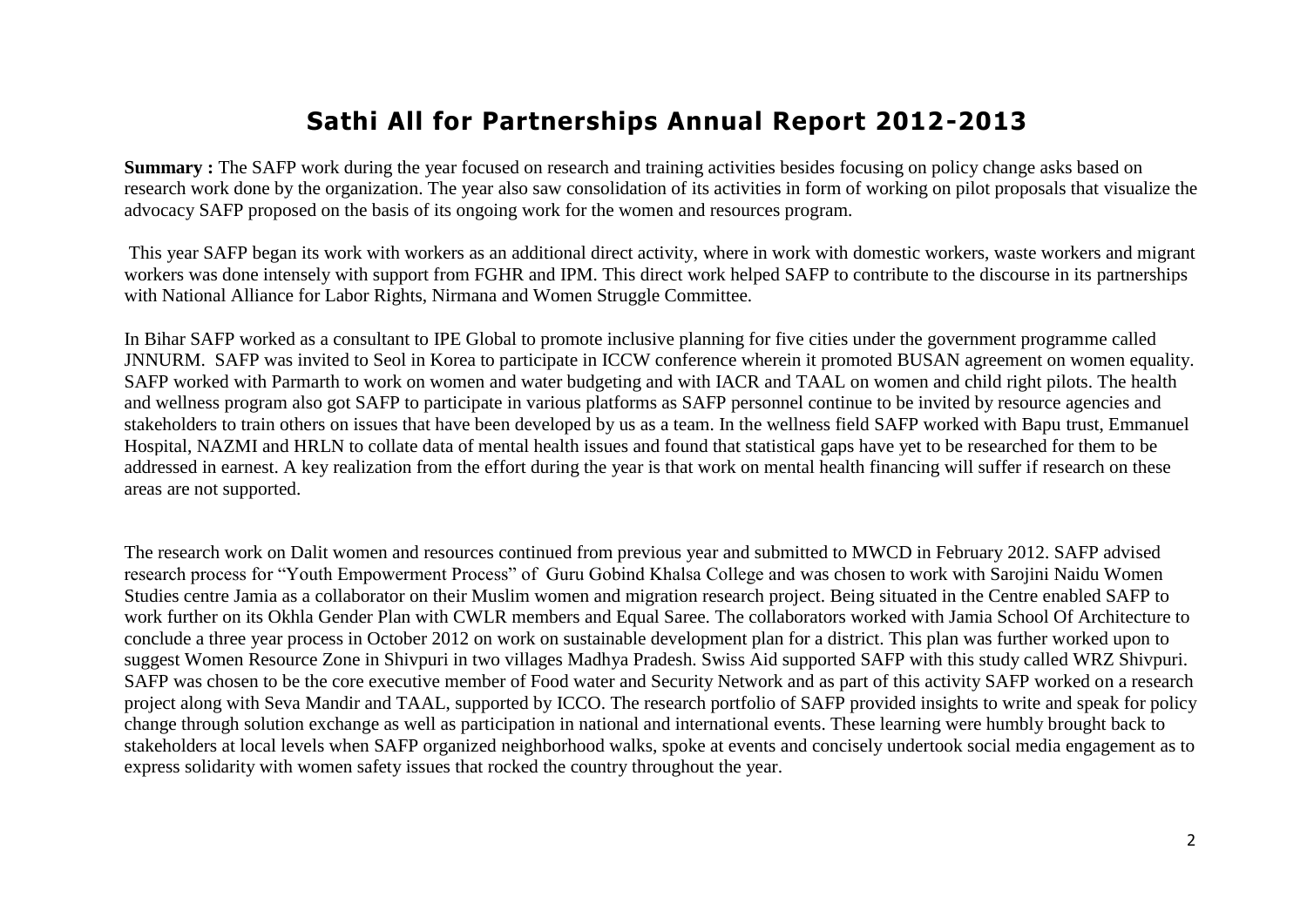#### **SAFP people**

## Board of Trustees

- 1. Ms. Shivani Bhardwaj Founder Member and Program Director<br>2. Ms. Susan Koshy Treasurer
- 2. Ms. Susan Koshy<br>
2. Mr. Ravi Karkara<br>
2. Mr. Ravi Karkara<br>
2. Member
- 3. Mr. Ravi Karkara

## Staff Members

| 1 Executive Director   | Ms. Deepika Nair          |
|------------------------|---------------------------|
| 2 Program Director     | Ms. Shivani Bhardwaj      |
| 3 Administrator        | Mr. Clement Ekka          |
| 4 Accountant           | Mr. DM Jha                |
| 5 Program staff WWP    | Mr. Shashi Pandit         |
| 6 IPE Study Staff      | Ms. Medha Shekhar         |
| 7 Researcher           | Dr. Ms Rajmohini Sethi    |
| 8 do                   | Ms. Rajni Tilak           |
| 9 do                   | Ms. Vandana Mahajan       |
| $10$ do                | Ms. Geetha Ramakrishnan   |
| $11$ do                | Ms. Mamata Dash           |
| 12 Statistical analyst | Mr. Rahul Bannerjee       |
| 13 Interns             | Ms. Dafne Sadlana         |
| 14 Interns             | Ms. Julia Gaula           |
| 15 Interns             | Ms. Carla Amat            |
| 16 Interns             | Ms. Helena Cardona Tamayo |
| 17 Manager WRZ SA      | Ms. Chitra Khanna         |
| 18 Field staff         | Mr. Hari Singh            |
| 19 Field Staff         | Ms. Anita                 |
| 20. Researcher         | Ms. Tarakeshwari Negi     |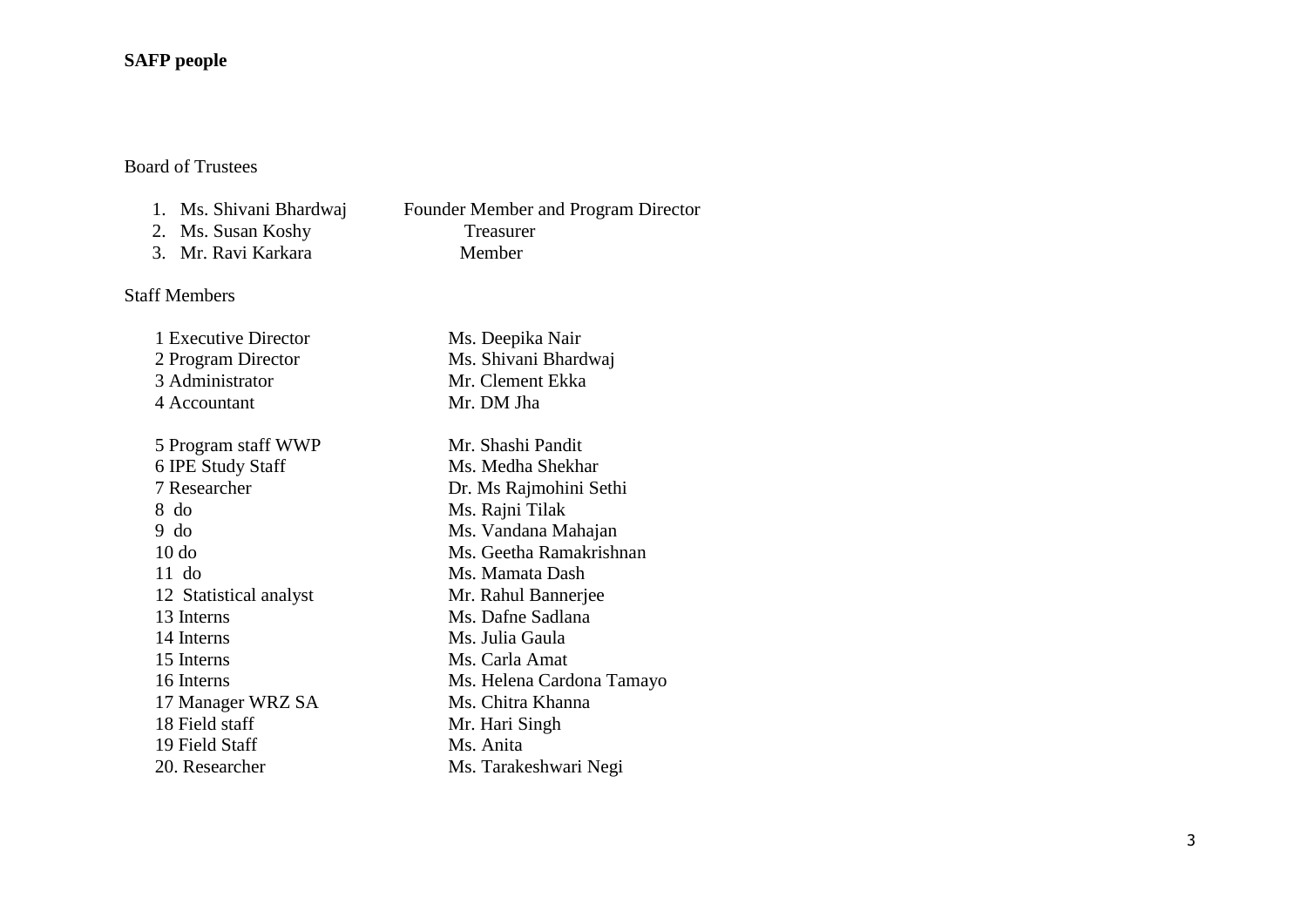# **Chapter 1 Introduction**

SAFP has worked on the idea of developing the women resource zone since 2006 when it received a one-year grant from Action Aid to set up a Forum called the Consult For Women and Land Rights. Academic and local interest was mobilized to highlight issues of women and land rights at national and international events. From then on, SAFP partners have set up different forums where women received information and trained others on women and land rights issues. Through the year SAFP worked with youth volunteers and volunteer professionals to further the urban and rural plans for inclusion which worked for women as well as the vulnerable. Youth from two different Universities, Jamia University in Delhi and the Barcelona School of Planning have been working on inclusive planning as part of their curriculum, which is how they came to partner with SAFP. Professors in Barcelona had agreed to host workshops which led to the OGP plan for infrastructure and environmental regeneration projects, enhancing gender equality, economic self-reliance and sustainable growth in an area. These young people wanted to build a green sustainable building that women could manage and control. Their plan and vision were proposed to the Jamia University, which had a budget to rebuild one of their women vocational training centres. Pictures and output of this work can be viewed on the Equal Saree web site [\(http://equalsaree.tumblr.com/\)](http://equalsaree.tumblr.com/). Authorities were open to hear from the youth how the structure could be made more women friendly but did not promote the "green building" or "sustainable architecture" aspect due to cost constraints. Land prices in Delhi are also very high, which made the Jamia university administration reluctant to hand over the control of constructions, even though involving users of the space for its planning would have made the space more tailored to and appropriate for their needs. Therefore, participants in this first initiative were disappointed by the turn of events, as they had no access to land to put up a structure or even design and cost a green building to demonstrate the difference it could potentially make at the community level.

SWISS Aid has supported in developing the Rural WRZ preliminary report this year and this gave a ray of hope for SAFP youth brigade to carry on learning from Okhla to Shivpuri in Madhya Pradesh in Partnership with TAAl and SitaMarhi in Bihar in partnership with Drishti. ICCO from Netherlands supported SAFP to work as a member of the Food and Water Security Coalition India to develop this concept further in the context of workers' livelihoods. SAFP has conducted a research on Dalit women's resource rights funded by the Ministry of Women and Child, and received support from NCW for the development of four projects on gender and inclusive planning. The Okhla gender plan and many other products can be found on the Sathi All For Partnerships and Food and Water Security Coalition web sites. At present, SAFP is managing a scholarship program called Education SEVA that supports adolescents in the professional education of their choice. Last but not least, in partnership with the Sarojini Naidu Women Studies Centre, SAFP has begun conducting a needs assessment of Muslim women in the Okhla area, to document their socio-economic condition as a base line for the Okhla gender plan.

SAFP has been supporting wellness issues and women's access to increased resources through its research and advocacy work since 2004. It has also been supporting families and individuals affected by disabling mental illness and vulnerabilities. SAFP has also continued its work as the Secretariat for of the Consult for Women and Land Rights (CWLR) by working with a small group of concerned members on processes and projects mentioned in this report.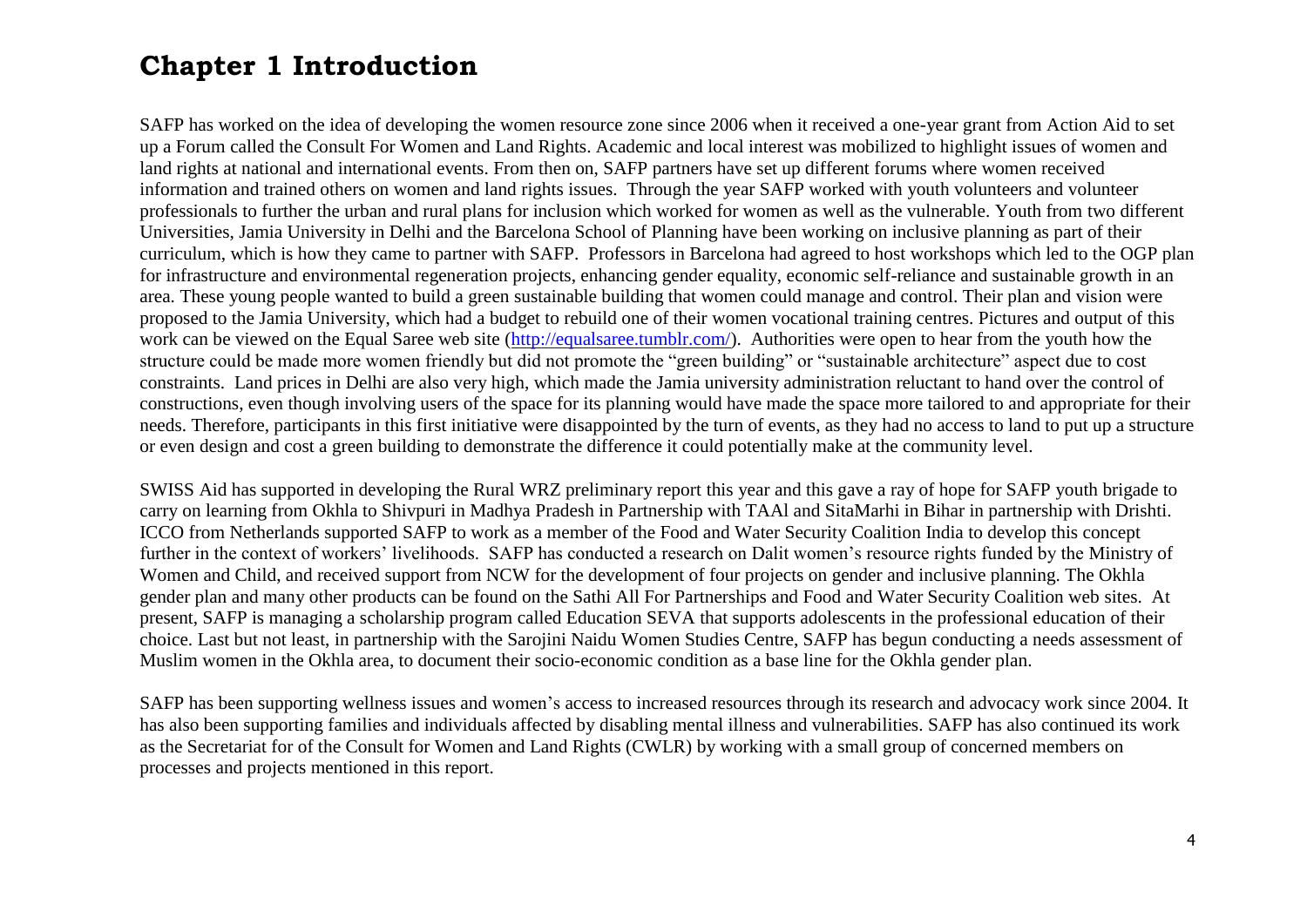SAFP activities have, for the most part in this year were centred around building knowledge through its primary research and therefore its networking role took a back seat this year. SAFP continued in conducting research and training in the field of Muslim, tribal and dalit issues to sharpen its gender equality thought stream along with partner NGOs. True to its philosophy of creating partnerships to better achieve its objectives of a more just society, SAFP has also engaged young people, academics and concerned citizens in several project initiatives.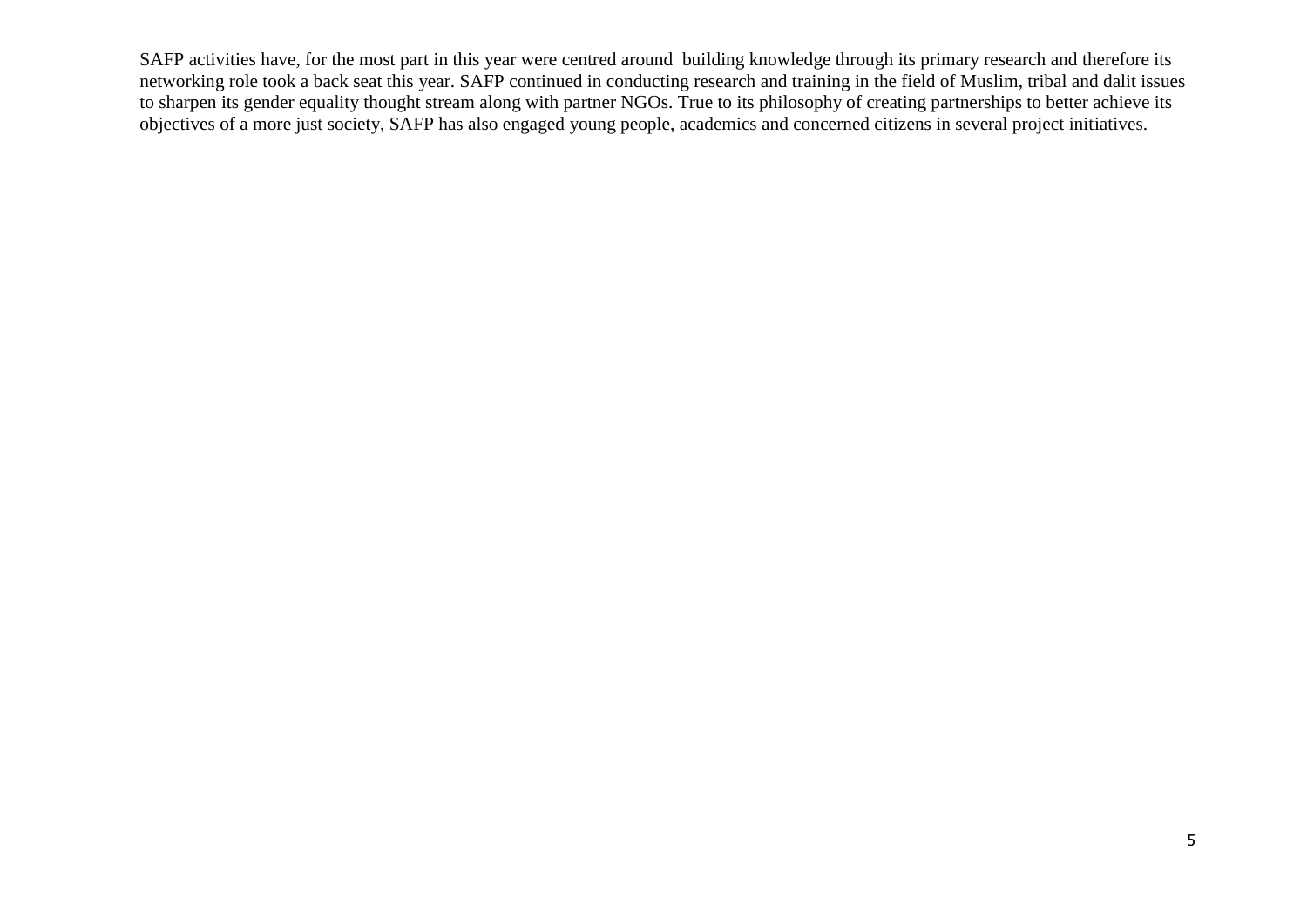# **Chapter 2 : Partnering on work with vulnerable communities**

#### **Work with education of the vulnerable**

- 1. SAFP support to Eduseva : SAFP staff members have supported Eduseva through voluntary counseling support to students who are graduated from pratibha schools of Delhi. These students have caliber but do not have economic ability to continue their studies. Mr Jitender Dutta a resident of Bhiwadi from has initiated a scholarship to support such students. SAFP provides counseling to student on his behalf. 30 scholarships have been disbursed from Edu Seva for which SAFP personnel provided counseling support.
- 2. A Basti level school was supported through the year with help of the funding partner IPM wherein a teacher could be paid a stipend on a monthly basis for taking tuitions for children of rag pickers in East Delhi. Mr Shashi Bhushan Pandit supervised the teacher as part of his work with the Waste Workers Project.

#### **Work with Unorgaised Sector Workers**

SAFP has been one of the core members of the National Alliance for Labor Rights and as a part of this partnership it has worked with workers of different sectors and attended meetings to develop the alliance through the following activities

### **1. Waste Workers Project**

- SAFP felt the need for direct work with community members this year and it choose social and environmental issues in Delhi focusing on unorganized sector gender mainstreaming of local plans to work for wellness by
- 1. Empowering waste collectors by organizing advocacy for policy and programs to ensure their livelihood, social security, health facilities and education and housing rights
- 2. Demonstrating how gender equal local plan can be developed that includes workers interest.
- 3. Working on strengthening livelihood, environment, and health by working on resource right of marginalized communities.

4. Demanding regularization, skill development and legal protection of marginalized workers and non productive people like the mentally challenged, children, elderly and women

SAFP focused to organize the vulnerable and supported them with multi level partnership that work on mainstreaming legislation for unorganized sector workers, women as well as excluded people. A focus group SAFP works with are informal-sector waste workers so that their voices are heard by the larger public and officials who have the power to change the policies that negatively affect their lives. To do this, SAFP conducted primary activities:

- 1) Organizing waste workers through regular meetings and actions
- 2) Contacting government officials to convey the plight of waste workers and appeal for recognition for their work, and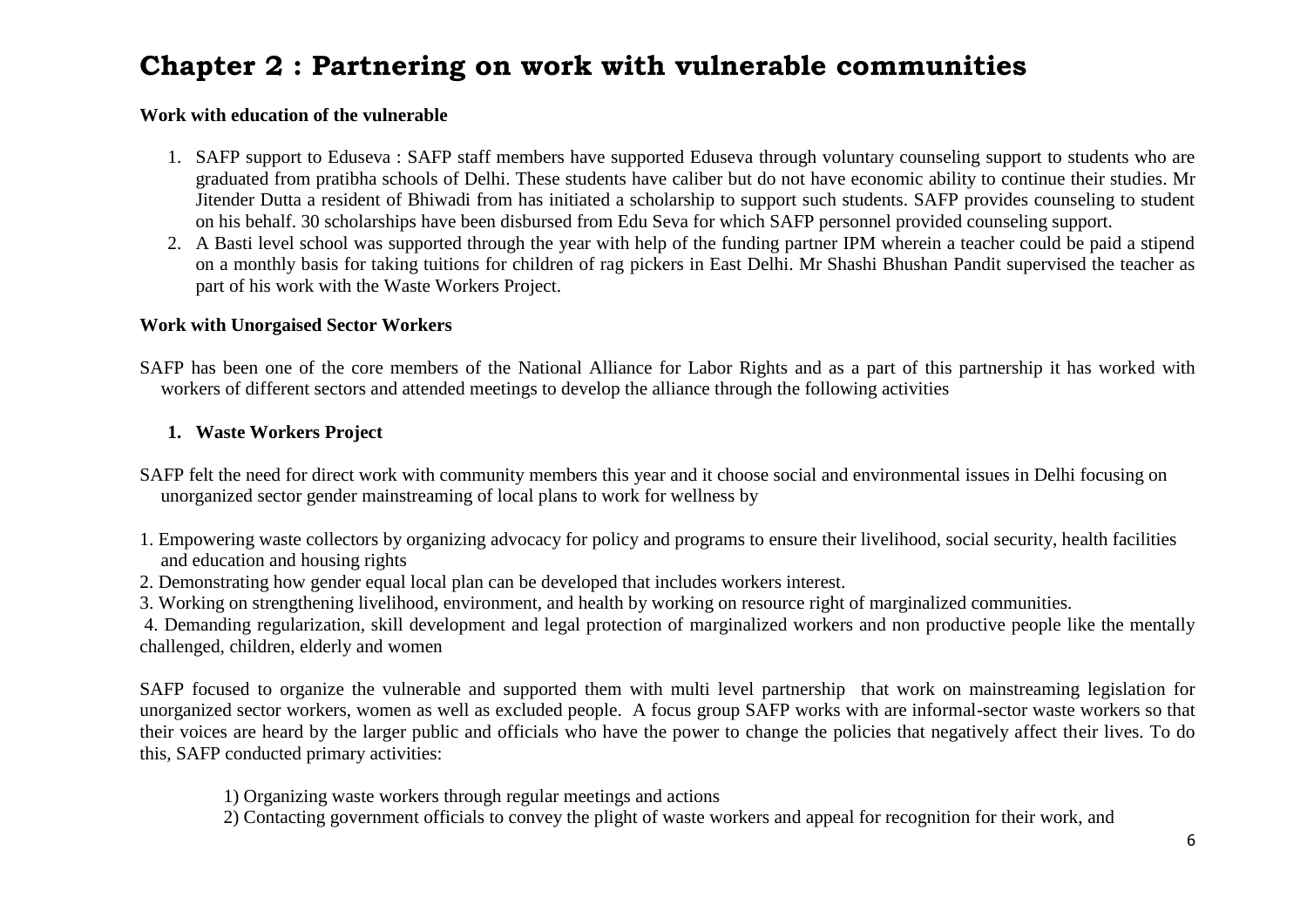#### 3) Conducting policy-oriented studies to provide evidence for our claims

SAFP priority in this work was to focus on policy change and to demonstrate action through pilot activities. Toward this SAFP staff member Mr Shashi Bhushan coordinated different activities with waste workers in Delhi as well as organized consultation and awareness rallies in neighborhoods as well as national level.This work was supported by Fund For Global Human Rights

#### **2. Work with Domestic workers**

SAFP has engaged with domestic work sector as these workers are one of the largest sectors of work in urban areas and majority of the workers are women. The sector is growing rapidly in urban areas and it is an important source of employment for migrant workers who come in search of livelihood opportunities. Despite its growing size and importance both for workers and families who benefit from their labour, domestic work remains unregulated and workers are unprotected by labour laws. SAFP has been an active participant in the discussion around women and work and provided input on the vulnerabilities of the domestic workers, to the Ministry of Labour and Employment (MOLE), Government of India (GoI) by attending conferences organized by NAPM, Nirmana and National Women Commission that drafted a **National Policy on Domestic Work**. As a result of these national and Delhi level meetings an inter-ministerial task force to deliberate on



issues related to welfare and regulatory measures for promoting decent work for domestic workers was et up. The ILO provided technical assistance and the task force was expanded to include representatives from trade unions, civil society organizations' working for domestic workers. SAFP thus has been on the mailing list of ILO, and the Ministry and is able to provide input on the basis of its work with Nirmana partners.

#### **3. Work with rural women**

Swiss Aid supported Professionals and land rights advocates from the three organizations - Sathi All for Partnership (SAFP) , EqualSaree and Towards Action And Learning (TAAL) (together known as the SET team) in the two villages of Madhya Pradesh for development of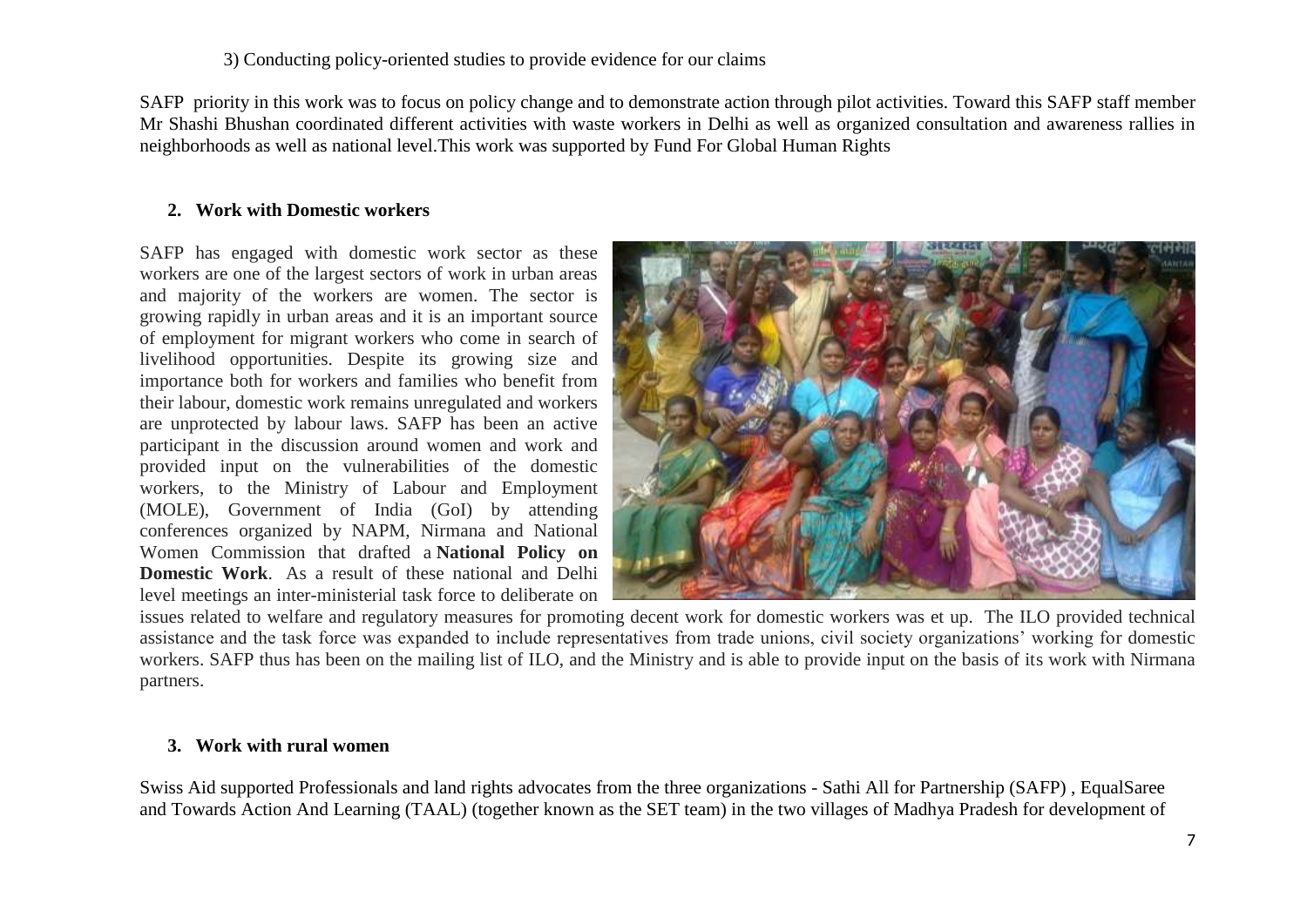women inclusive resource zones. The inclusive resource zone encourages special measures that need to be undertaken by women, government agencies and community groups to build a protective environment for inclusion and promotion of women in infrastructural development. **Woman Resource Zone (WRZ)** within an inclusive planning of a local area redefines conventional planning to address inclusion of men and women equally. Since land use development is linked to many other local and national resource systems in practice, a system for convergence is required to identify critical gaps in gender equity and resource requirements to lay claim on budgets controlled by different government departments. Therefore, coordinated action and response from civil society institutions, women's groups, state agencies as well as district, state and central government departments is needed by integrating policy implementation through WRZ for schemes related to: land policies, water planning and climate adaption plans based on Food Security Act, Right to Work, Forest Right Act etc. through MNREGA, NRLM and livelihood initiatives and care needs at the village level. The lessons learned from evaluation of pilots and government schemes for sustainable development should be used to draw out the possibilities for a gender equal village plan using the Women Resource Zone (WRZ) as an inclusion mechanism. An SAFP report visualizes benefits that could accrue to the tribal and 'dalit' communities as a result of local planning that includes women getting access to land and resources. Initial feedback from the participants indicates that the Rural WRZ framework developed in Madhya Pradesh has the capacity to: improve inclusion of women from vulnerable communities, improve land based production and natural resource protection through local governance. It offers an implementation model for inclusion of the changes that are envisaged in the recently announced food bill, ban on manual scavenging, land policy as well as the draft land rehabilitation bill under discussion. However, the work requires more research and linking local groups to district and national planning and development mechanism to make gender plans work for sustainability at the local level. Similar design possibilities have been worked out in a village called Sitamarhi in Bihar with another CWLR partner and NGO called Drishti

# **Work on Disabling Mental Illness (DMI)**

Deepika ….pl change this text as it is from earlier report …..SAFP has been creating partnerships to support people and families affected by mental health/illness. SAFP has shared the concept with organizations and sought partnerships on the issue. Our aim was to create new ways to redefine care and rehabilitation strategies and initiatives, both of which are direly needed in India.

Three SAFP counselors work in three different part of Delhi to provide services to those in need. These SAFP associates have actively conducted workshops in schools and engaged with doctors and families that require care.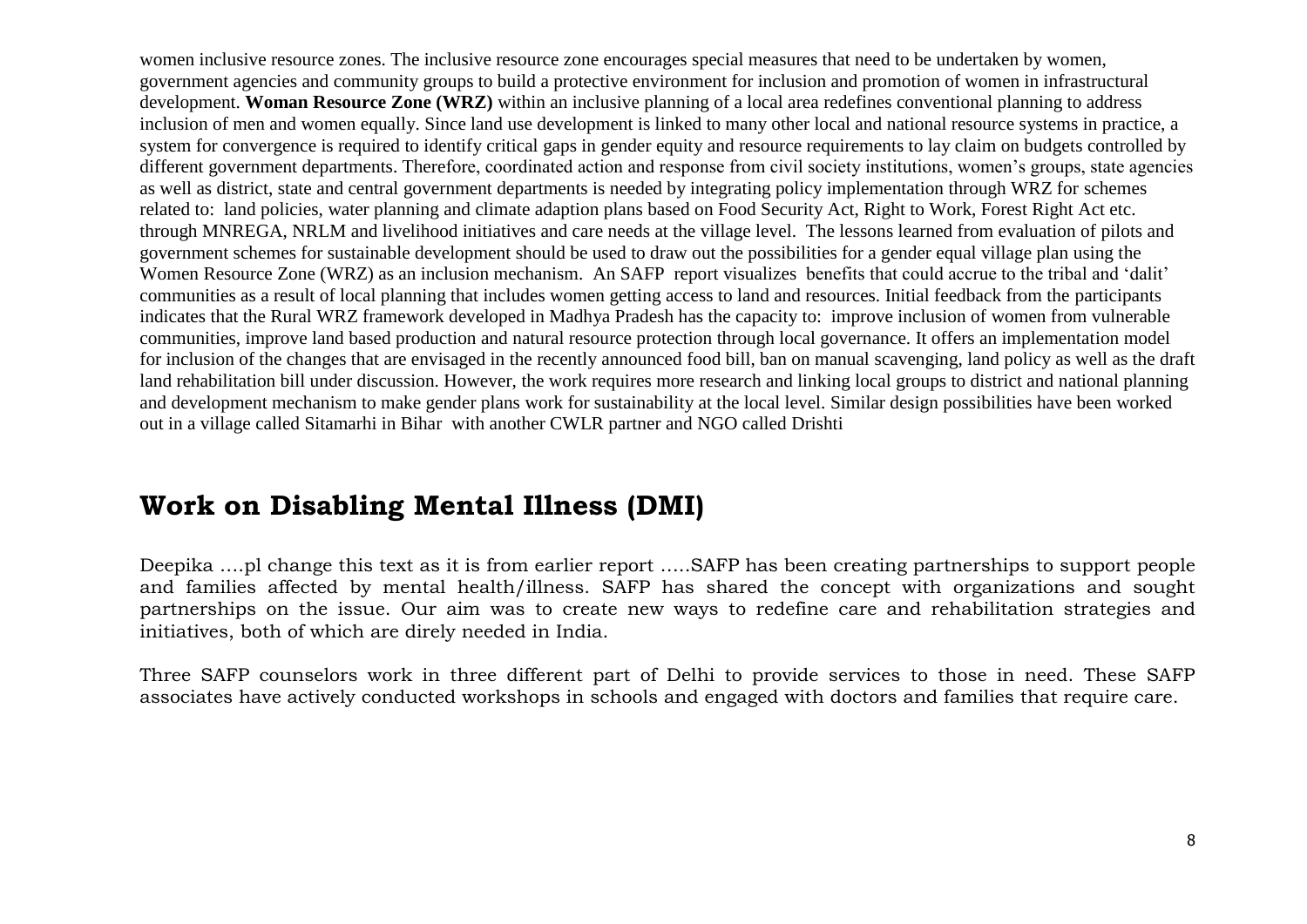## **Chapter 3 Research activities**

**Food and water security research :** 

Sathi All for Partnerships and Seva Mandir anchored a research work that has been carried out in two states of India i.e. Rajasthan and Madhya Pradesh on Food and water security.In India the general information on vulnerabilities associated to food water and nutrition security is not widely available and the information so far is very complex for the understanding of the larger population. The larger issues certainly have an impact on the grass root level but and it is very important to understand the dynamics that take place at the most basic level of the social structure. This study attempts to create the micro macro link to articulate in simple terms what needs to be done to make the vulnerable and poor in rural India food and water secure. The issues that surround a household at the micro level are equally important to understand for programs, laws and policies that caters to the need of the common people. A poor household is not directly concerned by the way macro policy are planned but people who work on the behalf of workers and their dependents are aware of that these have a massive impact on the ecological, social and economic status in long run. The methodology and criteria for the selection of the districts and the villages are discussed in the later sections. The research had an external partner called Towards Action and Learning (TAAL ) who has an organizational base in Madhya Pradesh. This research is a part of the Food and Water Security Coalition of India (FWSCI) with is a consortium of several major non-government organizations. This research work was funded by ICCO Netherlands and mobilized by the CEC, Hyderabad, India.

**Dalit Women land and resource rights :** SAFP partnered with CWLR members and NACDOR to compute the dalit woman's resource gap . The research was spread over 5 states and the sample of 1000 dalit and non dalit women drawn from rural and urban settings in Uttar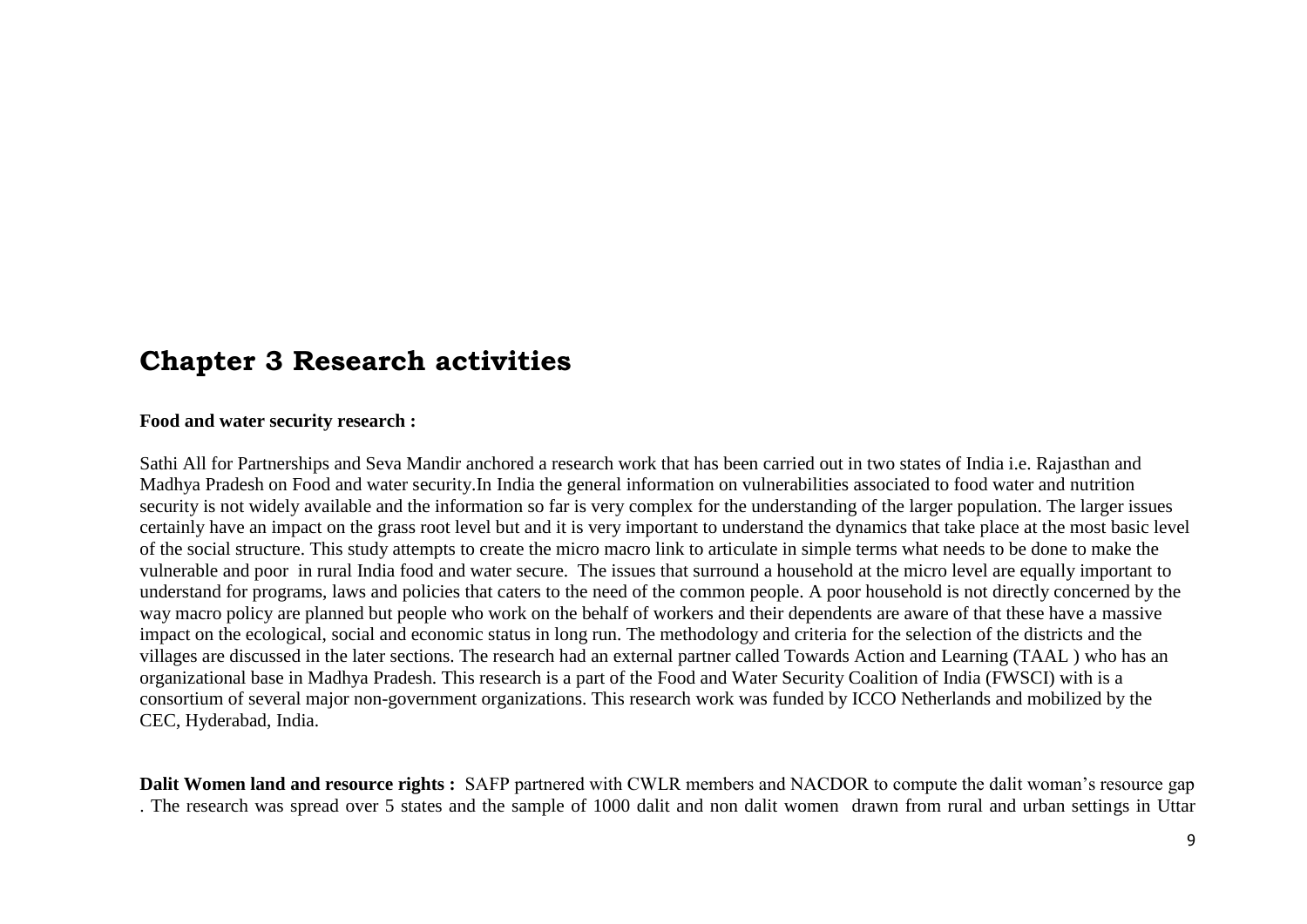Paradesh, Rajasthan, Bihar, Tamilnadu and Punjab. Each location and each state had a different rate of land less ness and resource equation. The results of the SAFP dalit women and resource study show that non dalit women have more access to resources such as 19.66% more land, 66.67 % more shop/workshops and 60.63 % more livestock besides having more access to health care and transport The research found that Dalit women lag behind in education and skills, credit, access to natural resources in particular land, housing and services when compared to non dalit women. Even where schemes exist such as the SCP only 25% of Dalit women knew about it. Women's schemes, which did not seem to reach Dalit women, with the exception of those with political patronage had an awareness of around 58% among Dalit women where as only 33% non dalit women were not aware. The dalit women resource gap in access to schemes was 25% with 46% non-Dalit women reporting that say that they have not been benefited from the government or NGO schemes, where as more than 71% Dalit women say the same. This is also a huge gap when in addition 33% more Dalit women feel deprived services like health, transport and social get together and 20% Dalit women feel that they have not been benefited by education as compared to only 11% non-Dalit women responding on the same. Discrimination across different institutional sites, from the household and community to the state and markets, and the pervasive violation of their human rights, implies that even when Dalit women gain access to resources, they are unable to translate it into improved welfare and wellbeing over a period of time. Dalit women are more agricultural labour, and less home makers as compared to non-Dalit women. The missing social networks seem to be a clear gap for Dalit women to get better employment who continue to work in their caste based occupations. About 33% Dalit women say that being Dalit is an obstacle to reform as compared to only 11% non-Dalit women saying so. The need to organise special awareness programmes on government schemes for Dalit women and promote their collectives and organisations to empower them and facilitate reduction in resource gap was felt by both dalit and non dalit women.

Considering the resource gaps found out by the study it is recommended that the success and failure of every government programme should be measured by their reach and impact on Dalit women. All government interventions should provide disaggregated data by sex, caste, income and minority households living in each electoral constituency. The computation of gender resource gap and caste and minority based resource gap then can be present for proper utlisation of SCP. The allocation and monitoring of the SC Sub-Plan with mechanisms need to be improved to ensure that 50% of the SCP should be earmarked for Dalit women. Since Dalit people are 16% of the population of India the Gender Budget Guidelines of the Government of India needs to make proportionate provision for SC/ST/Minorities women. In this case, 16% allocation for the Scheduled Caste women should be mandatory under the Gender Budgeting by the Government of India or the States. District development plans should be audited for gender and Dalit equity gaps. Towards this end the monthly action taken report of the District Collector should be utlised to monitor the reduction of resource gaps for Dalit women by tracking implementation of all schemes including SCP and Women component of budgets. Other recommendations included setting up an empowered government body to deal with Dalit women's development and protection of livelihood opportunities with special protection mechanism for the Dalit women who have filed police complaints. The right to livelihoods of Dalit women needs to be protected for specific sectors where Dalit women work as unorganized sector workers in urban and rural areas. Social audit of MNREGA, developmental projects as well as other schemes that can enhance land or infrastructure base related to adequate housing and right to livelihood needs to be led by Dalit women's organisations.

To increase skill base of dalit women and girls an award of 100 percent pre-matric and college scholarship with hostels should be granted as the current scholarship amounts are too small to cover quality education in addition to self-employment schemes for manual scavengers. Public distribution system and services be made people and Dalit women-centric by facilitating their access to safe spaces for active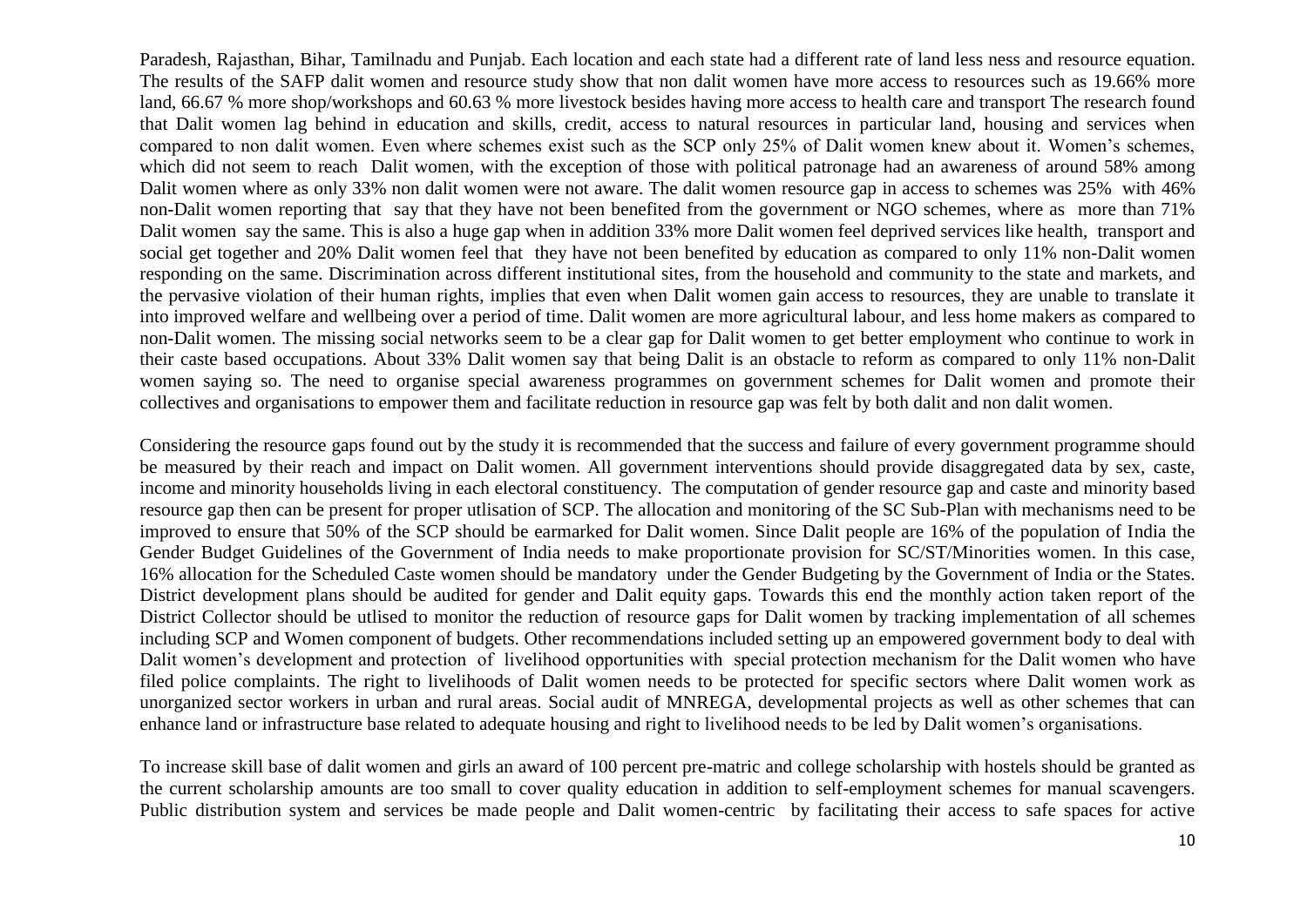participation in decision-making at all levels. Special schemes should be created the increase the resource base of Dalit women, including land. All existing schemes should be redesigned towards this focus.

#### **Paper "Understanding Interstitial Spaces to fill gender resource gaps". for Karvan I Fiqr , Jamia Dept of sociology**

SAFP long term work in the district of Okhla was presented to the faculty and students in a semiar called Karavan I Fiqr. The Vice chancellor of the University was present along with others who were residents of the area. SAFP drafted this paper and this was presented by student volunteers of Jamia University such that youth living and studying in the area could own the findings of SAFP research. The abstract of the paper read as below:

Women in Okhla unlike men are more excluded from an official planning process because their worth is invisible. The research finding shows that women access 31% less space and avail 3% less services in Okhla resulting in their lesser worth at the familial and the governance level. Married men have 130% more income. A 14% asset gap shows that women can control fewer assets as they inherit less than men. Gender gap favored men by 10% more in access to resources outside the house, who had 30% more access to livelihood opportunity and 7% more control of equipment as resources. As gender resource gap was found most in spousal income, livelihood opportunities and space, a spatial plan was proposed to make gender resource centers with livelihood interventions connected through safe roads with many public infrastructure for care and production spaces that women may access more. This design called the Okhla gender plan is a collaborative effort of youth and women groups who aspire for a sustainable urban environment which has space for all residents as well as migrants in the area. Outcome of this exploration are micro and macro plans with a set of next steps in form of recommendations for stakeholders at different levels. This research shows that inclusive planning can be manifested at a local area level to develop resource increase options within a local area level plan that is linked to district planning. The Vice Chancellor has taken keen interest in the issue of women and livelihoods in the area. The Jamia outreach programmes, according to him, could be strengthened through the Zakir Hussain Memorial Trust that SAFP with Equal saree provided design options for. The Vice Chancellor since then asked the university departments to conduct a survey on the livelihood training needs of women in the Okhla area. The Sarojini Naidu Women's Studies Centre has commissioned research on the socio-economic profile of Muslim women in Okhla. The two projects that finally will take off as part of this research initiative are redesigning of Marq e Niswan women centre and the Zakir Hussain Memorial Trust office in Batla House. The Vice Chancellor of the University that owns the land agreed to approach the Delhi Government to support the revitalization of thes e centres. This take away from the process was due to networking within the area. Women and men begun asking what do women require and concluded that the key requirement is space for women to meet each other and build a network of their own.

**SAFP research on gender and transmission:** SAFP has been developing gender equitable local development plans that improve access to resources and services for women. SAFP conducted a desk research for an agency to place gender analysis to reduce gender gaps in access of power. The objective of the desk research was find out of enough work was done to increase benefits of improved availability and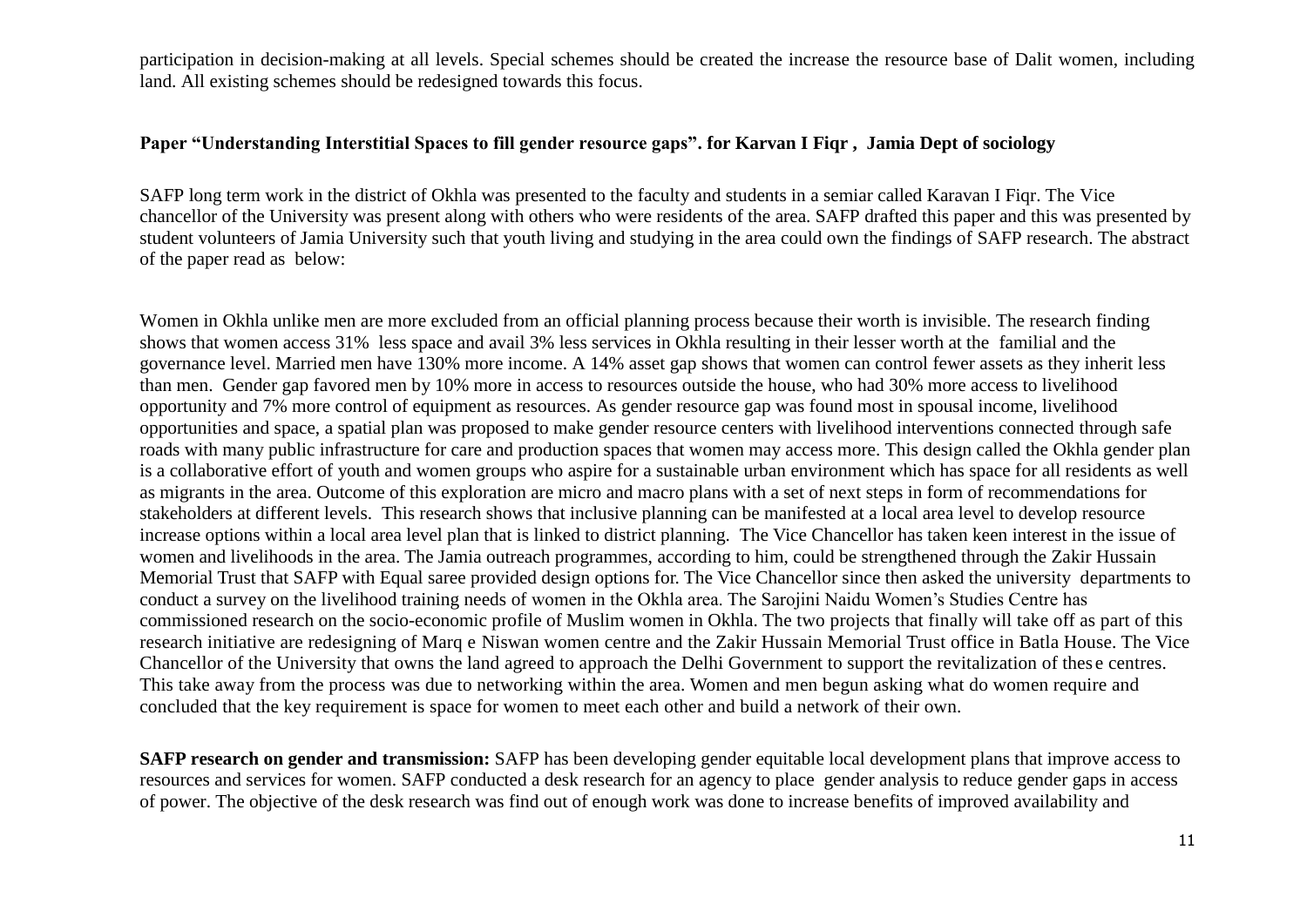reliability of power with suggestions to close gender energy gaps. SAFP through this research found out the need to gather such data through primary research in a few states for policy. Towards this SAFP suggested research and focus group discussion issues that could be discussed with power consumers in households at a urban and a rural location in each state. With this technical input SAFP was equipped to promote these questions at different policy discussion platforms through the year. SAFP participation at the Independent Power Producers Association of India (IPPAI) retreat in December 2012 in Goa, placed these issues with ministerial representatives and power maker

Youth Empowerment Research : SAFP was the advisor to a young team of researcher from Guru Gobind Khalsa College that wanted to explore what youth empowerment entail in current context and how institutional support can assist this empowerment. This was a UGC project that enabled teachers and student to learn research meathology while exploring their own research questions.

### **SAFP Interns 2012-2013**

*Julia Goula, Carla Amat, Helena and Dafne Saldana* came from the Barcelona School of Architecture, thanks to their professor, Dr.



Zaida Muxi being a CWLR member. They worked for 3 months in Delhi and Shivpuri on the design of women resource zones, based on a sur vey of the neighborhoods and infrastructure and focus group discussions with local women. Their proposals suggested infrastructure changes and new ideas for women run enterprises that would fit into the greater market and ensure the community is selfsustaining.

*Shreya Talukdar* from National Law School Raipur worked with SAFP on two projects. She documented the women and forest public hearing organized by IGSSS and became a youth Icon for Delhi women and safety walk 2012.

*Swareeta Dutta and Nitin Abhishiekh* came from the KITs University in Odissha after hearing about the lecture SAFP gave at the National School of law in Dehradoon. They organized the Jane walk in Okhla and Mayur Vihar to carry forward work done by Ms Shreya Talikdar at local level. The two interns worked on their own to meet with local counselors and created a rapport to local institutions and media to talk about options for alternate planning for local area,

*Mansi Singh*. M Phil graduate from IP College Delhi worked with SAFP on the research on waste management in Delhi. Mansi worked with SAFP stakeholders and Mr Shashi Pandit to develop research proposals and laison with Delhi government on petition for waste workers welfare as well as e waste policies.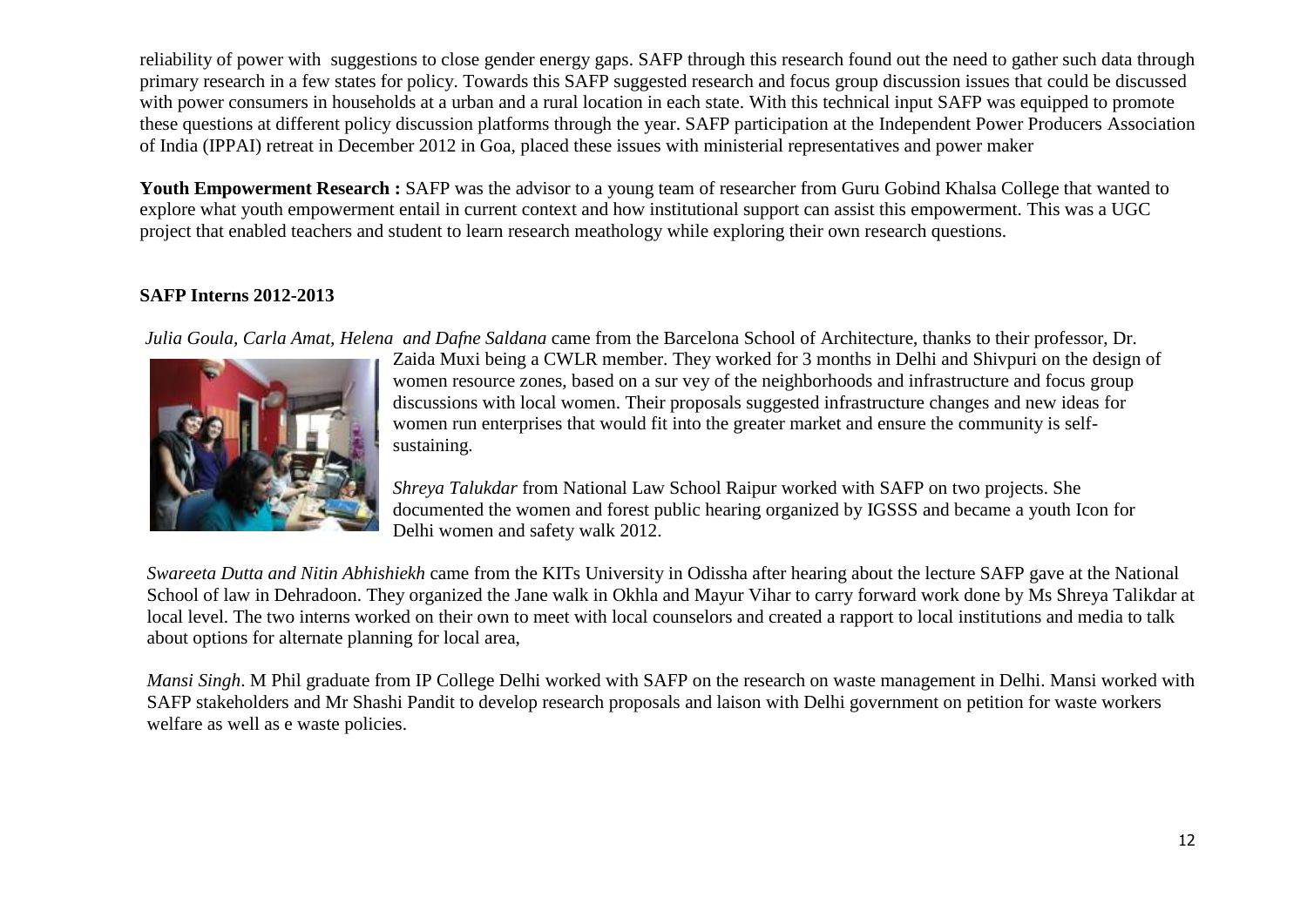# **Chapter 4 Awareness, Trainings and Policy Impact**

#### **Training ULBs in Bihar on planning and inclusion July 2012**

SAFP was contracted by IPE global to conduct training in 5 cities of Bihar on inclusive planning. This work was a process tha began two years ago when DFID had asked IPE global to include gender mainstreaming as part of planning in the SPUR programme of Bihar government that it had an bilateral agreement for. SAFP was first hired to undertake stock taking of preparedness of the ULBS to undertake this task and later prepared a training manual that was field tested by SAFP to strengthen the skills of the elected leaders in 5 cities of the state. This process is now been understood by the IPE team who will carry the work forward.

#### **Claim the City by Night walk December 2012:**

Ms Shreya Talukdar was the youth ICON who worked with SAFP youth brigade in the Okhla Delhi to develop a women resource zone there where women could access basic essential services as can contribute to the society's needs equally. In her words "The women of Okhla



articulated that they want land for horticulture, child care centers, community halls for additional sources of income through weaving, running tuition centres , beauty care etc. In addition, Youth need a sense of direction in their life. When women and youth rightfully demand for productive spaces for learning and for fun the regional authorities must pay heed to them. The worker especially the domestic worker population is one of the most mistreated in the country. It is their every right to have placement and migration centers for a better living. These were the core issues the 10 the December walk I was organsing for SAFP was concentrating on.

The walk aimed at sending the lieutenant governor of Delhi a petition entertaining all the demands mentioned above. The participation level at the walk was enormous. People from all walks of life came out to voice their opinion. There were students, volunteers from non governmental organisations like Manzil ,CYC, media as well as Social activists. With several slogans in hand we marched from Statesman House to Jantar Mantar. At Jantar Mantar we concluded with a short programme. People sang songs for the safety of women , movies were aired on recent episodes of eve teasing in Delhi. Social leaders spoke on behalf of their worker groups and the unfavourable environment and misery they are exposed to you. Students formed bands and sang for their rights. Several such issues were highlighted and the walk concluded with the signing of the petition. The enthusiastic crowd promised to be back every year. When I saw the mass participation that day I realized the goals we non –governmental organisations work towards is attainable."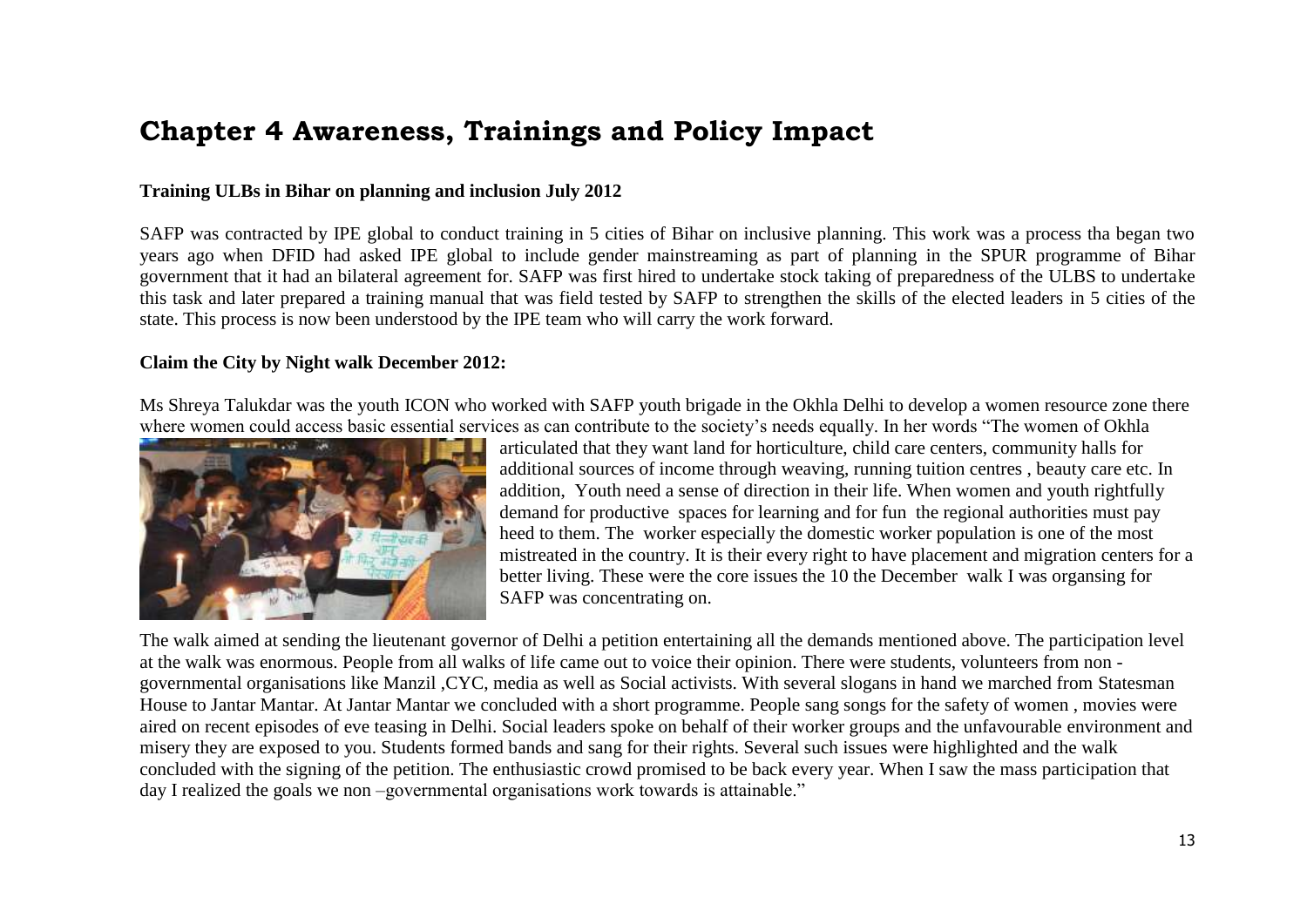**Jane Walk 2012 :** The neighborhood walk organized was based on the principle of Jane's walk which strives to include a wide array of



voices and ideas in discussions about cities, neighbourhood's and community engagement. The basic purpose of the walk was to create an environment where people chose to walk, not merely as a recreational option, but as a viable and enjoyable way to carry out basic everyday tasks, improve health and increase social cohesion. The main maxim behind this walk was to address the local area development issues which are a part of our enactment under National Commission Plan and thus have an inclusive sustainable development.

The walk included people from all the sections so that it incorporated the views and opinions of them and not of any particular person or authority. The idea was to instill in them a sense of

responsibility that they owe to their own society and as such come up with their issues that they have. The event was to create an atmosphere where people could come up with ideas, so that whatever the planning is made for the society it would include public participation. The purpose was that people should benefit from the developmental plans made by the authoritative body. The walk was organized in three phases namely Okhla on 03/07/2012, Trilokpuri on 06/07/2012. Press releases were also submitted in leading newspapers. For the successful commission of the events on the proposed dates we met a variety of people including leaders, NGO's, labours, natives of different societies, etc. The objective of the walk was to create a dialogue for awareness on the aspiration of citizens in the ocal areas.

#### **Gender Water Budgeting training in Orai – 14 and 15 March 2013**



SAFP was invited by Parmarth to develop the concept of women and water budgeting for which SAFP developed a training manual that was field tested with women water workers from five districts in MadyaPradesh of field area of Parmarth's EU supported project.

The training resulted in immense learning both for the participants as well as the organizing team. SAFP also documented what emerged following this interaction with Parmarth, the participants and the project documents. The concept and process of gender water budgeting in a drought prone area was thus facilitated and pioneered for the Indian context. Though the proposal talks about the `first right to water for women' approach, following emerges as the steps to follow:

A. The overall gender analysis and strategy will essentially look at the use and abuse of

water and its management by both women and men in a village/gram panchayat.

B. The implementation strategy and process will look at `first right to women' in the first year of the project implementation as this is the campaign slogan of the project proposal. The first year will also include any other vulnerable people burdened due to lack of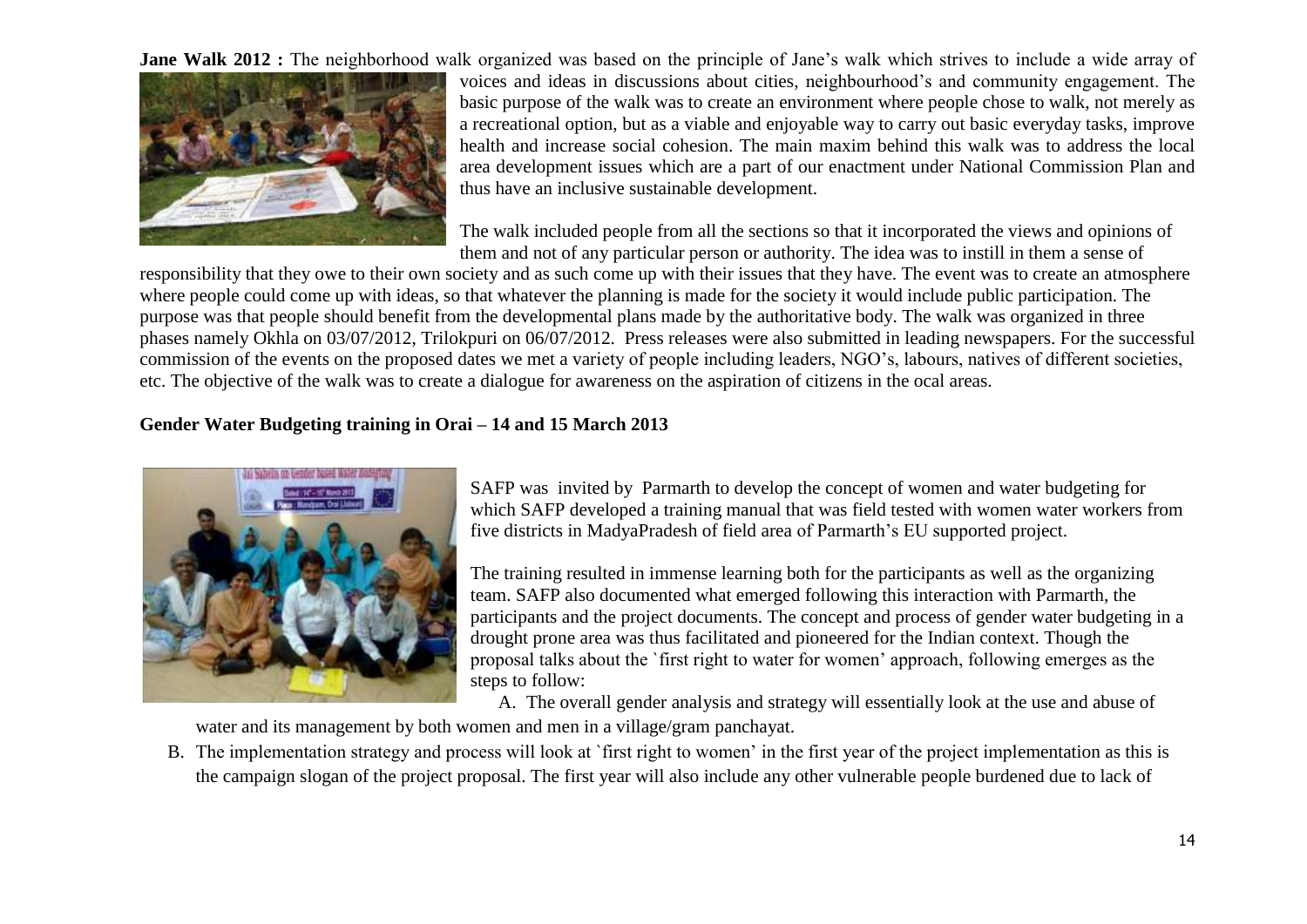access to available water (eg people with disabilities, elderly population, those who are weak and ill, children managed households, minorities, SC and ST etc).

C. Subsequently in year 2, the local men will be brought in to the project for behavioral change.

As part of project implementation planning SAFP and Parmarth further listed work needs as (a) conducting an overall gender analysis and (b) build further capacity within staff, pani panchayat and jal sahelis for Gender water budgeting. The initial steps for planning further work were :

## **1. Gender water budgeting according to the project proposal on Water Security Plan**

- a. Practice the concept of looking at `water use and management' through a gender lens leading to gender water budgeting.
- b. Conduct an overall gender analysis in the target villages
- c. Design inputs to secure drinking water in every household to reduce the burden of women
- d. Design inputs to secure water for livelihood security positively impacting every household to reduce the burden on women and reduce migration which will further reduce burden on girls and women.

## **Resource rights research to SAFP Policy influence:**



policy.

SAFP work on addressing gender resource gap and explore how its research manifests itself in policy. Resources are land, housing, services access to natural and financial resource, skills and networks and these are divided unequally between women and men. Resources are controlled by patriarchal market force. Thus developmental plans of geographical areas need to place the interest of women and girls first. Work of different agencies ranging from activist, academics as well as sector specialist produce evidence on gender resource differentials. These are being studied for policies and related program interventions by government departments, academia and people working on women's rights but most people work in isolation and meet only during seminars. As members of Consult For Women and Land Rights a few researchers worked on women resource increase through cross sector work offering spatial design and Natural Resource Management solutions. However the need for co crafting policy communication is felt urgently as this field of knowledge has to get to application. Facilitation is required to develop the knowledge link to its application as multiple stakeholders are affected by each

Land a natural resource being a state subject makes central government policies difficult to apply in local areas. Local areas on the other hand only implement policies handed down through programmmes that provide inadequate relief at the household level. India is set to go in for the national elections and it is the season for populist bills that are being debated in the parliament. A draft water and land policy in this context promises hope to also make the sustainable development policy of the country work. The water policy talks of centralizing water